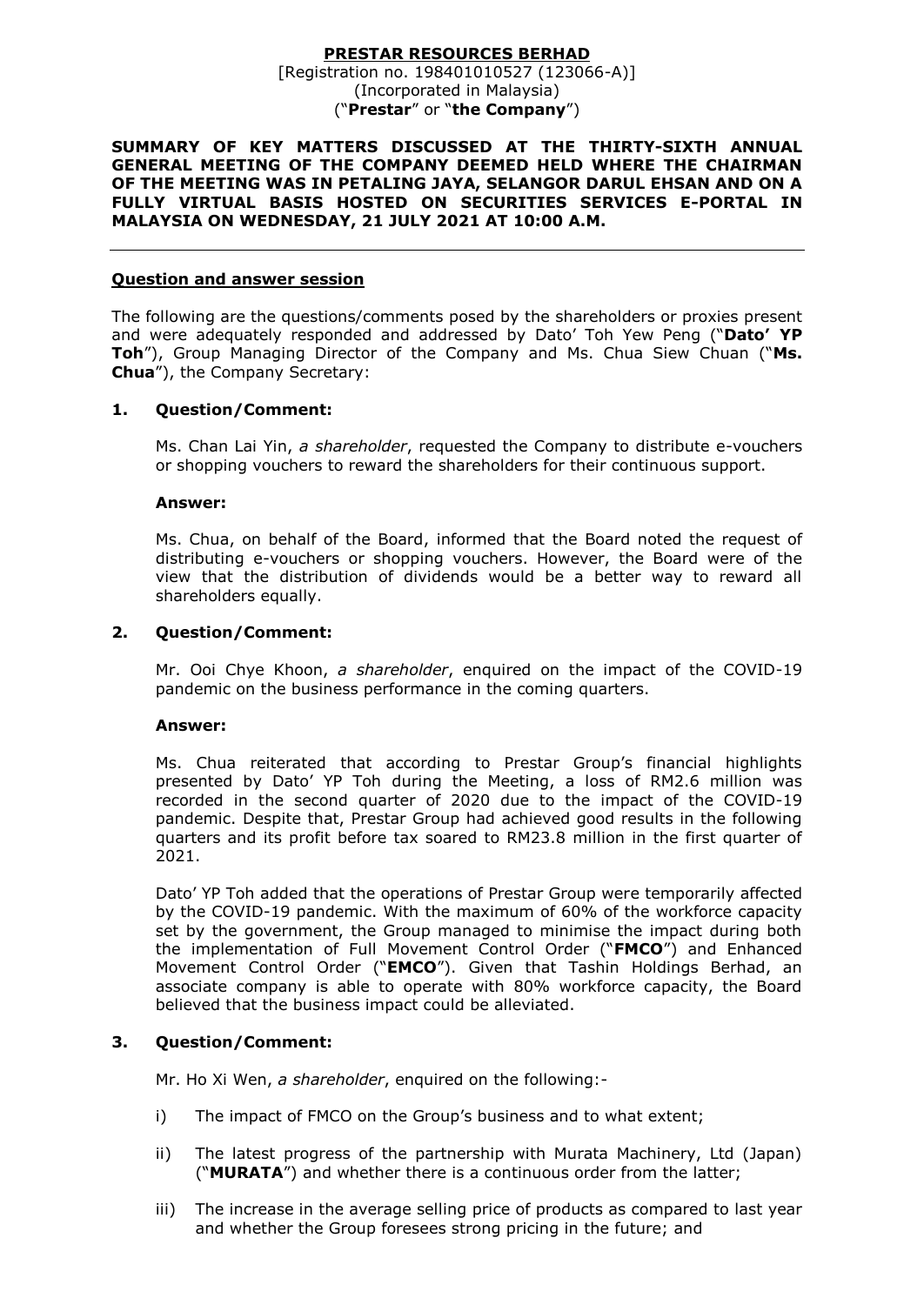# **PRESTAR RESOURCES BERHAD**

# [Registration no. 198401010527 (123066-A)]

(Incorporated in Malaysia)

-2-

(Summary of Key Matters Discussed at the Thirty-Sixth Annual General Meeting held on 21 July 2021 - cont'd)

iv) The Group's future outlook with the presumption that without lockdowns and containment.

### **Answer:**

- i) Ms. Chua replied that the impact of FMCO on the Group had been explained in the presentation by Dato' YP Toh and response to Question 2 above.
- ii) Dato' YP Toh responded that the partnership with MURATA is still ongoing. The Group had secured a project of approximately RM5.0 million through partnering with MURATA and would continue to collaborate with MURATA by expanding the market to countries in Southeast Asia, China and Japan. The partnership would be a long-term cooperation to maximise business growth.
- iii) Dato' YP Toh informed that the price of raw materials had increased by twofolds. Correspondingly, the product selling price had also been adjusted after taking into account the above increase. The Group anticipated a strong pricing movement resulting from the supply and demand issues and the increase in related costs.
- iv) Dato' YP Toh responded that the Group remains optimistic about its future prospects and performance in the coming years.

# **4. Question/Comment:**

Ms. Teh Sue Wei, *a shareholder*, requested for a printed hard copy of the Company's annual report

#### **Answer:**

Ms. Chua replied that hard copy of the annual report would be sent accordingly.

# **5. Question/Comment:**

Mr. Len Tze Kang ("**Mr. Len**"), *a shareholder*, enquired on the following:-

- The competitive advantage of the Group on its expansion to overseas compared to the local fabricators as there is a logistic cost incurred.
- The Group's plans to compete where Vietnam has the largest steel capacity in Southeast Asia and larger population.

#### **Answer:**

Dato' YP Toh responded that the competitive advantage gained by the Group was through its alliance with POSCO, which enables the Group to improve its procurement capabilities in terms of pricing and supply chain. Dato' YP Toh further added that with the collaboration with MURATA, the transformation of products into more value-added products such as automated storage and retrieval system and the provision of solutions have enabled the Group to maintain its competitive edge.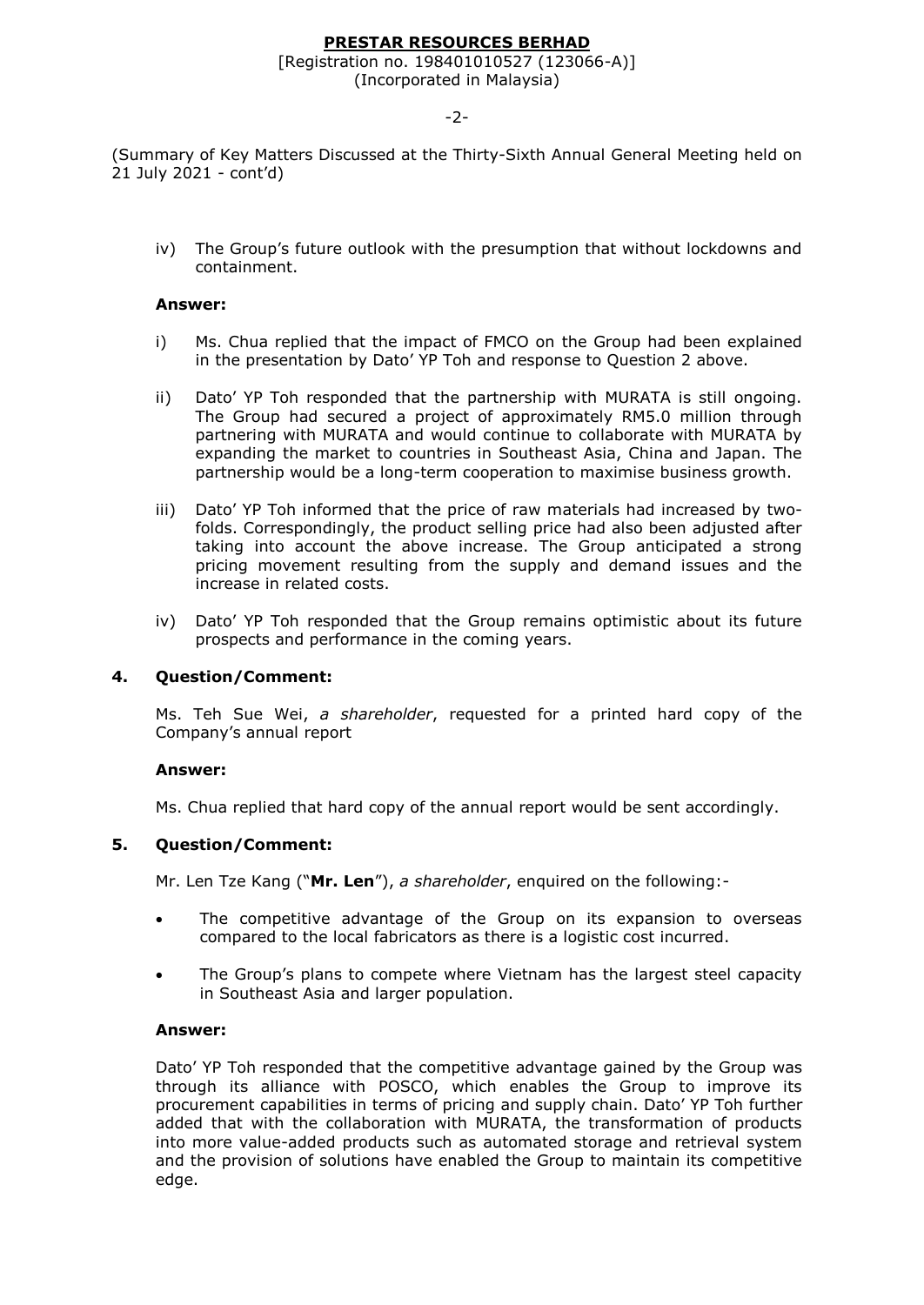# **PRESTAR RESOURCES BERHAD**

# [Registration no. 198401010527 (123066-A)]

(Incorporated in Malaysia)

-3-

(Summary of Key Matters Discussed at the Thirty-Sixth Annual General Meeting held on 21 July 2021 - cont'd)

# **6. Question/Comment:**

Mr. Lee Mun Hoe, *a shareholder*, suggested that future Annual General Meetings be held in location that is easily accessible via public transport.

# **Answer:**

The suggestion was noted.

# **7. Question/Comment:**

Mr. Len mentioned that the Management has listed mostly foreign peer or competitors in the presentation made during the Meeting and further enquired on the following:-

- i) The local competitors of each segment and the management approach or strategy of the Group positioning in the market;
- ii) Type of succession plan; and
- iii) Whether the Company hedged against the price of raw materials.

# **Answer:**

- i) Dato' YP Toh informed that the local competitors of each segment and the competitive edge of each were outlined in his presentation during the Meeting.
- ii) Dato' YP Toh replied that the Group is currently working to develop a succession plan and have engaged professionals to assist in it.
- iii) Dato' YP Toh responded that the Group had circumvented both prices of raw materials and foreign exchange.

# **8. Question/Comment:**

Mr. Lim Hock Mien, a shareholder, requested for a printed hard copy of the Company's annual report.

# **Answer:**

Ms. Chua replied that hard copy of the annual report would be sent accordingly.

# **9. Question/Comment:**

Mr. Len enquired if the corporate video is accessible online and requested for the corporate video to be shared with him.

# **Answer:**

Ms. Chua replied that the corporate video is accessible online and would email him the relevant web link after the Meeting.